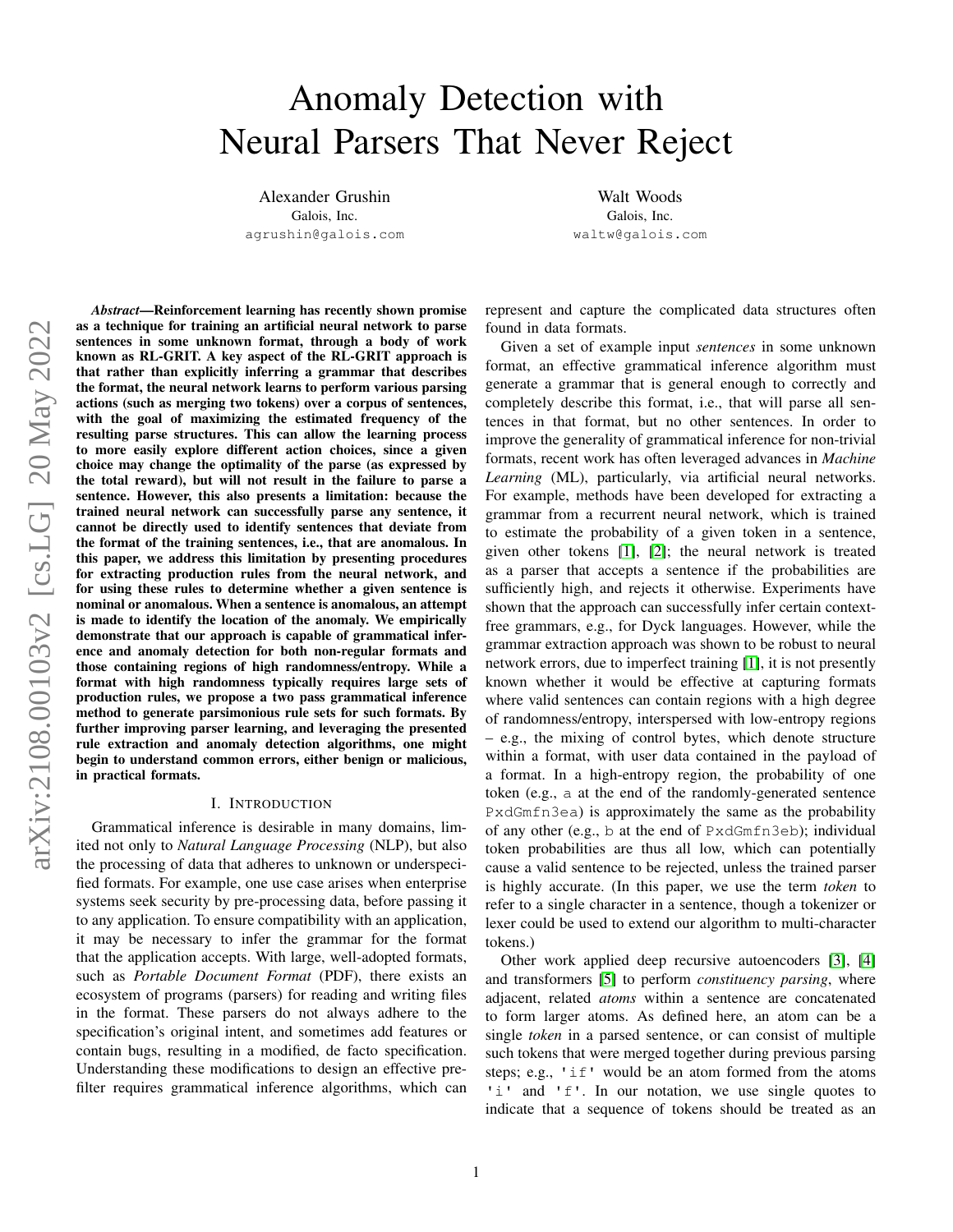TABLE I COMPARISON TO RELATED WORK

<span id="page-1-0"></span>

| Approach                                                            | Data Type Recurrency | <b>High-Entropy Regions</b> | <b>Anomaly Detection</b> |
|---------------------------------------------------------------------|----------------------|-----------------------------|--------------------------|
| Recurrent Neural Network and Grammar Extraction [1], [2]            |                      |                             |                          |
| Constituency Parsing via Autoencoders or Transformers [3], [4], [5] |                      |                             |                          |
| Reinforcement Learning [6], [7]                                     |                      |                             |                          |
| Reinforcement Learning and Grammar Extraction (this study)          |                      |                             |                          |

Each row corresponds to a particular grammatical inference approach, while columns indicate a specific feature; for a given approach-feature combination, a  $\checkmark$  symbol indicates that the approach supports the feature; an *X* symbol indicates that the approach does not directly support the feature; a *?* symbol indicates that it has not been established (to our knowledge) whether the approach supports the feature.

atom. Such approaches can potentially produce a *parse tree* for any sentence, including one with high-entropy regions, and can thus potentially learn the low-entropy "subformat" of a format. In such a parse tree, nodes represent atoms, while parent-child relationships denote merges; for example, 'i' and 'f' would be the child nodes of 'if'. However, these approaches do not have the appropriate expressiveness for *data type recurrency*. For example, in the *JavaScript Object Notation* (JSON) format, a nested object may appear as follows: { "a": { "b": { "c": "d" } } }. Here, both the "a" and the "b" keys map to object values, but the above approaches might represent the first object as the atom '{ " $b$ ": { " $c$ ": " $d$ " } }', and the second one as the atom ' { "c" : "d" }', i.e., as different data types.

A third recent body of work combines constituency parsing with *Reinforcement Learning* (RL), as the basis for a novel, flexible grammatical inference scaffolding called RL-GRIT [\[6\]](#page-9-5), [\[7\]](#page-9-6). This approach attempts to handle high-entropy regions while maintaining expressiveness. The goal of RL is to find a *policy*, defined as a mapping of *observations* to *actions*, which attempts to maximize some *reward*. In RL-GRIT, an observation is the current set of atoms, while an action involves the merging of two atoms into a new higher-level atom (parsing is thus performed in a bottom-up fashion). Importantly, to overcome the aforementioned limitations associated with simply concatenating atoms, there are special merge action types that enable data type recurrency: when merging two atoms, the parser has the option of replacing one of the atoms with a special *subgrammar token*, which can act as a wildcard that can match multiple atoms, or removing one of the atoms entirely, which allows multiple atoms to be recursively collapsed into a single atom, achieving an effect similar to that of the Kleene star. The reward is roughly based on the estimated frequency of the atoms generated when performing parsing actions on a corpus of sentences. The learned policy, represented as a neural network, can then be used as a parser, which can be applied to generate a parse tree for any new sentence. This RL-based approach learns a parser directly, rather than first learning a grammar. The primary reason for this is that the learning process benefits from a search space with progressive improvements in the measured reward, rather than the "all-or-nothing" design of traditional grammars, which either accept or reject a sentence.

While the above approach was shown to be promising at automatically generating parsers for formats with data type recurrency and high-entropy regions [\[6\]](#page-9-5), [\[7\]](#page-9-6), it also has limitations. In particular, because the parser is always expected to take an action at each step of the parsing process, it will produce a parse tree for *any* input sentence, even if the format of this sentence is entirely different from the format of sentences that were used for training. Thus, unlike traditional parsers, which will fail upon encountering a deviation from the grammar, the RL-based parser cannot be used directly to determine whether some sentence is *nominal* (i.e., valid) or *anomalous* (invalid) relative to the training data. Additionally, as is often the case with neural network-based approaches, there is a lack of *explainability*: the parser has learned some grammar, but it does not provide the production rules for that grammar.

In this paper, we extend the RL-based grammatical inference approach by introducing a simple *rule extraction* technique, which analyzes parse trees output by the trained parser and extracts a set of production rules describing the format. We design a representation for the production rules, initially based directly on the actions that are taken by the parser. Subsequently, we identify and mitigate limitations of this approach to increase the expressive power of the representation. As the merges are binary, the resulting representation somewhat resembles the Chomsky Normal Form [\[8\]](#page-9-7), though proving equivalence (or lack thereof) is a subject for future work. We also provide a technique for *anomaly detection*, which uses the resulting representation to determine whether some new sentence adheres to or deviates from the format. To achieve this, our technique checks whether the new sentence is parsed using some of the same production rules that were extracted from sentences that are known to be nominal, or whether certain *unexpected* (new) production rules are applied. In the latter case, the technique also attempts to find the location of the anomaly within the sentence, by identifying regions of the sentence that are parsed by the unexpected rules. Finally, we further extend rule extraction and anomaly detection to formats where sentences can contain regions with a high degree of entropy. When such a region appears in some new sentence, there is a risk that it will be parsed by some unexpected rules, and will thus be labeled as anomalous, even if it is not anomalous in the context of the grammar being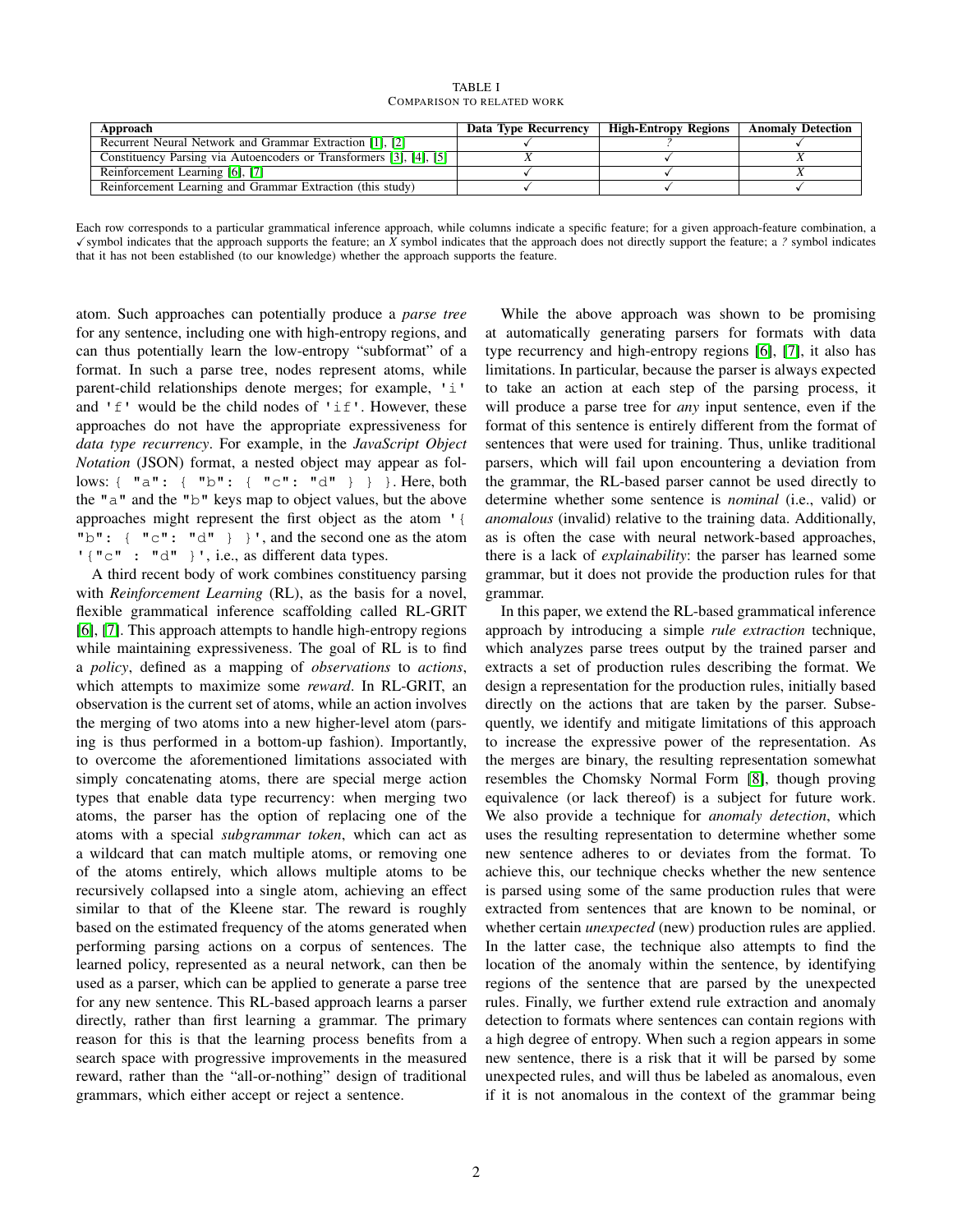<span id="page-2-0"></span>

Fig. 1. An outline of the approach that is presented in this paper (left), with very simple examples (right) of a sentence, a parse tree, and a rule. The thick black arrow (left) represents the training of the parser on nominal sentences; thin black arrows represent data flows. Details are provided in the text.

learned, as it represents a subformat which is not integral to the containing format's structure. We propose to deal with this by applying our approach in two passes: once anomaly detection (potentially, with some modifications) has identified high-entropy regions, they are removed, yielding a simpler set of sentences; then, the "train a parser, extract rules, detect anomalies" pipeline is applied a second time, to these simplified sentences. The resulting rules capture the low-entropy subformat of the original format, and allow potential problems to be identified in this subformat, without being confounded with high-entropy regions. As we outline in Table [I,](#page-1-0) to our knowledge, our approach is the first to demonstrate anomaly detection in formats with high-entropy regions, while also being capable of handling formats with data type recurrency.

#### II. APPROACH

Our approach is outlined in Fig. [1.](#page-2-0) Given some set of example sentences that are nominal (i.e., valid, according to some unknown format), we use RL (specifically, RL-GRIT) to train a parser  $P$  on some subset of these sentences. We apply the trained parser  $P$  to another subset of these sentences, in order to generate parse trees  $T$ , and to then extract a set of rules  $R$  (we use disjoint subsets of  $S$  for training vs. rule extraction, though this need not be the case). Given some new sentences  $S'$  (whose format is unknown), we generate parse trees  $T'$  for these sentences as well, and extract rules  $R'$ . By comparing the rules  $R$  and  $R'$ , determinations can be made regarding whether each sentence in  $S'$  is nominal or anomalous, and in the latter case, where the anomalies might potentially exist. We elaborate upon these steps in the following subsections.

#### *A. Learned actions and production rules*

RL is a powerful ML paradigm for searching spaces of policies (i.e., observation-action mappings). That is, RL seeks to find a mapping from environmental observations to an action sequence, which optimizes some reward. Typically, this is applied to situations such as a robot navigating a maze based on sensory inputs. However, RL provides a generic framework for efficiently enumerating policies consisting of discrete actions, making it one of the most flexible paradigms for searching any decision making process. Success on large search spaces has been achieved when neural networks are used to track expected rewards [\[9\]](#page-9-8). Recent work on applying RL to the grammatical inference problem was initially presented at LangSec 2020 [\[6\]](#page-9-5), and the idea has since been significantly expanded and refined in [\[7\]](#page-9-6), presented at LangSec 2021; we leverage the RL-GRIT algorithm from the latter paper in the present work. General RL background can be found in a number of papers, such as [\[9\]](#page-9-8), [\[10\]](#page-9-9), [\[11\]](#page-9-10).

Here, we focus specifically on the actions that the artificial neural network-based parser learns to perform. At every step of the parse, an action involves selecting two adjacent atoms, and merging them into a new atom. In the following, let us assume that the two atoms are 'a' and 'b'. There are three types of merges; the most straightforward of these simply concatenates the two atoms; the result of the merge is the atom 'ab'; this can be expressed via the production rule 'ab'  $\rightarrow$  'a' 'b'. The *anchored merge* takes two atoms, 'a' and 'b', and merges them into the atom 'a' or 'b' (essentially, deleting the other atom), depending on whether the anchored merge is left- or right-biased; these merges are described, respectively, as: 'a'  $\rightarrow$  'a' 'b' and 'b'  $\rightarrow$  'a' 'b'. Finally, in the *subgrammar merge*, one of the two merged atoms is replaced with a special, wildcard-like token 'G' not occurring in the input language. Like the anchored merges, subgrammar merges can be left- or right-biased:  $\text{°aG'} \rightarrow \text{°a'} \text{°b'}$  and 'Gb' -> 'a' 'b'. As another example, in Fig. [1,](#page-2-0) the leftbiased subgrammar merge combines the atoms '{' and 'a' into the atom '{G', via the production rule '{G' -> '{' 'a'. Notably, the anchored merge is designed to fill a similar role to that of the Kleene star  $\star$  (e.g., it can be applied multiple times to parse a sentence such as abbb to produce abb, then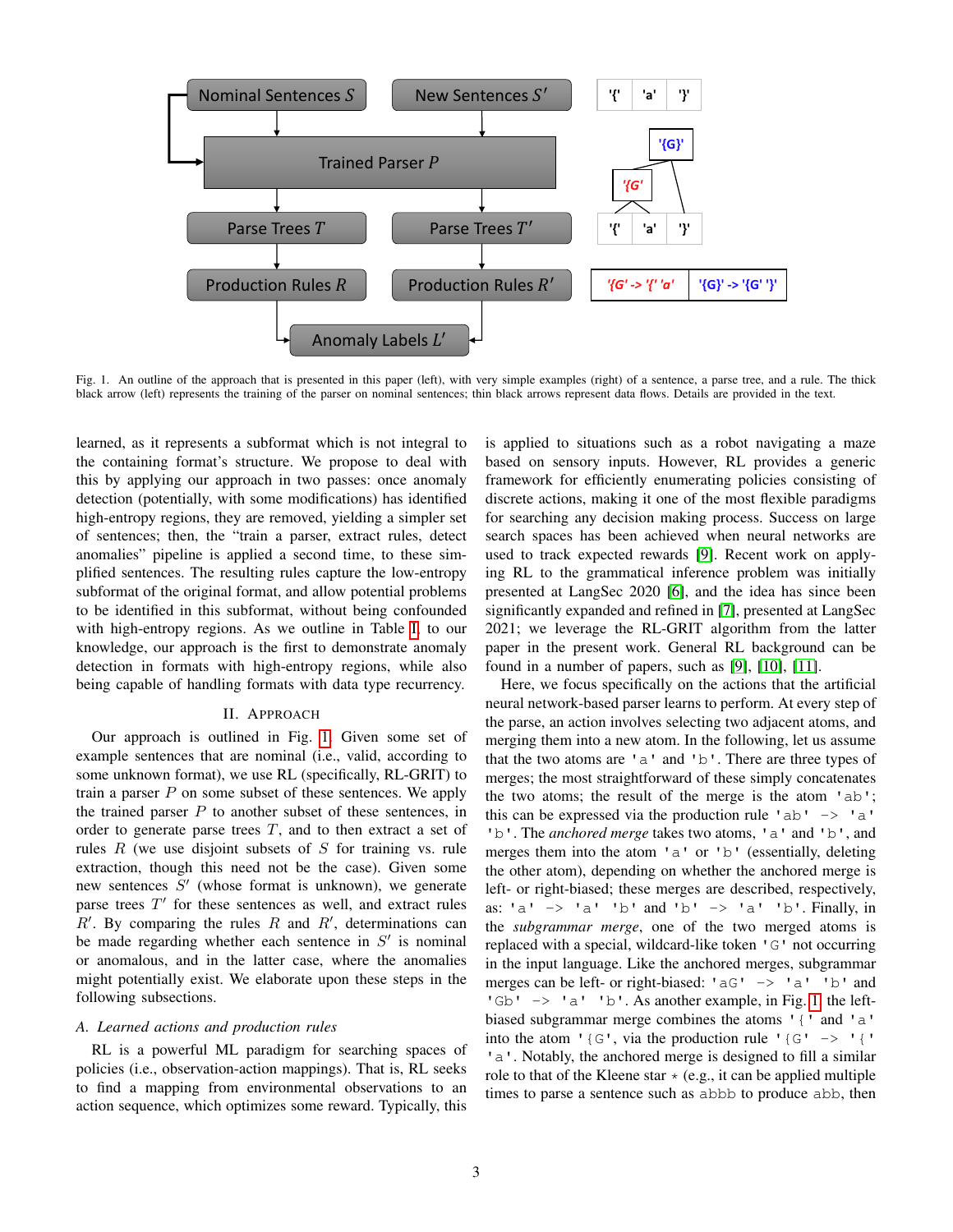<span id="page-3-0"></span>

Fig. 2. Example nominal (left) and anomalous (right) Simple-JSON sentences, with parse trees; the leaves of the parse tree correspond to single-character tokens in the sentence. Each node of the parse tree is labeled with the atom that it represents. Some nodes are also labeled with the production rule that generated the atom (i.e., that has this atom on the left side). Blue, bold rules (and generated atoms) correspond to regular merges; grey rules correspond to anchored merges, and red, bold, italicized rules correspond to subgrammar merges. Unexpected rules are underlined.

ab, and then a), and the subgrammar merge is designed to fill a similar role to that of the alternation operator  $\mathsf{l}$ .

We formally define the merge actions (and their corresponding rules) as follows:

**Definition 1.** Let a *sentence*  $S_i = (c_1, c_2, ..., c_n) \in S$  be a sequence (list) of *tokens*  $c_j$ . Let an *atom*  $a = (A, b, e)$  be a tuple, where  $A$  is a sequence of tokens that corresponds to (but is not necessarily the same as) the subsequence of tokens  $(c_b, ..., c_e)$  in  $S_i$ , with  $1 \leq b \leq e \leq n$ . For each token  $c_j$ , there is a corresponding atom  $((c_i), j, j)$ ; such an atom is also known as a *leaf*. Additionally, an atom  $a = m(a_L, a_R)$ may be the result of a *merge* m of two adjacent atoms  $a<sub>L</sub>$  =  $(A_L, b_L, k)$  and  $a_R = (A_R, k+1, e_R)$ ; here,  $a_L$  and  $a_R$  are the *left child* and *right child* of a, respectively. The merge is described via the *production rule*  $a \rightarrow a_L a_R$ . The following merge types are considered:

- 1) If m is a *regular merge*, then  $a = (A_L + A_R, b_L, e_R)$ , where the  $+$  operator denotes the concatenation of two sequences.
- 2) If  $m$  is a *left-biased anchored merge*, then  $a =$  $(A_L, b_L, e_R)$
- 3) If m is a *right-biased anchored merge*, then  $a =$  $(A_R, b_L, e_R)$ .
- 4) If m is a *left-biased subgrammar merge*, then  $a = (A_L + A_R)$  $(G), b<sub>L</sub>, e<sub>R</sub>$ ), where G is the *subgrammar token* (that does not appear in any sentence in  $S$ ), and  $(G)$  is a sequence consisting of just the subgrammar token G.
- 5) If m is a *right-biased subgrammar merge*, then  $a =$  $((G) + A_R, b_L, e_R).$

We note that throughout the text, we often informally refer to A as an "atom", though formally, an atom  $a = (A, b, e)$ 

## also includes the indices b and e.

# *B. Production rule extraction*

For a sentence consisting of n tokens, there are  $n - 1$ possible merges as a first action, since all such actions from [\[7\]](#page-9-6) involve two adjacent atoms. For the same reason, the resulting tree from a sentence with  $n$  tokens will be a binary tree with n − 1 non-leaf nodes. We call this binary tree a *parse tree*, and formally define it as follows:

Definition 2. Define the *descendants* of an atom a to be an empty set if  $a$  is a leaf. Otherwise, let the descendants of a be the union of the descendants of its left child and the descendants of its right child. A *parse tree*  $T_i$  for a sentence  $S_i$  is an atom  $a = (A, 1, n)$  (where n is the length of  $S_i$ ), and all descendants of a. In the context of a parse tree, atoms are referred to as *nodes*.

Each non-leaf node in the parse tree will be the result of some merge, and thus has an associated production rule that describes this merge. Thus, by examining the parse tree, we can easily obtain the multiset of production rules that were used to parse the sentence (we keep track of the number of times that a given rule occurs). Given a list of parse trees  $T$ , the multiset of rules  $R$  can be generated via Algorithm [1.](#page-4-0) The outer loop of the algorithm iterates over different parse trees that were obtained for different example sentences, since these trees may yield different subsets of rules, which are combined into a multiset  $R$ , to obtain a comprehensive view of the grammar that the parser has learned.

As an example, consider the sentence  $\{a\}$  {b}{c}}, and its parse tree, illustrated on the left side of Fig. [2;](#page-3-0) some of the non-leaf nodes are labeled with the associated rules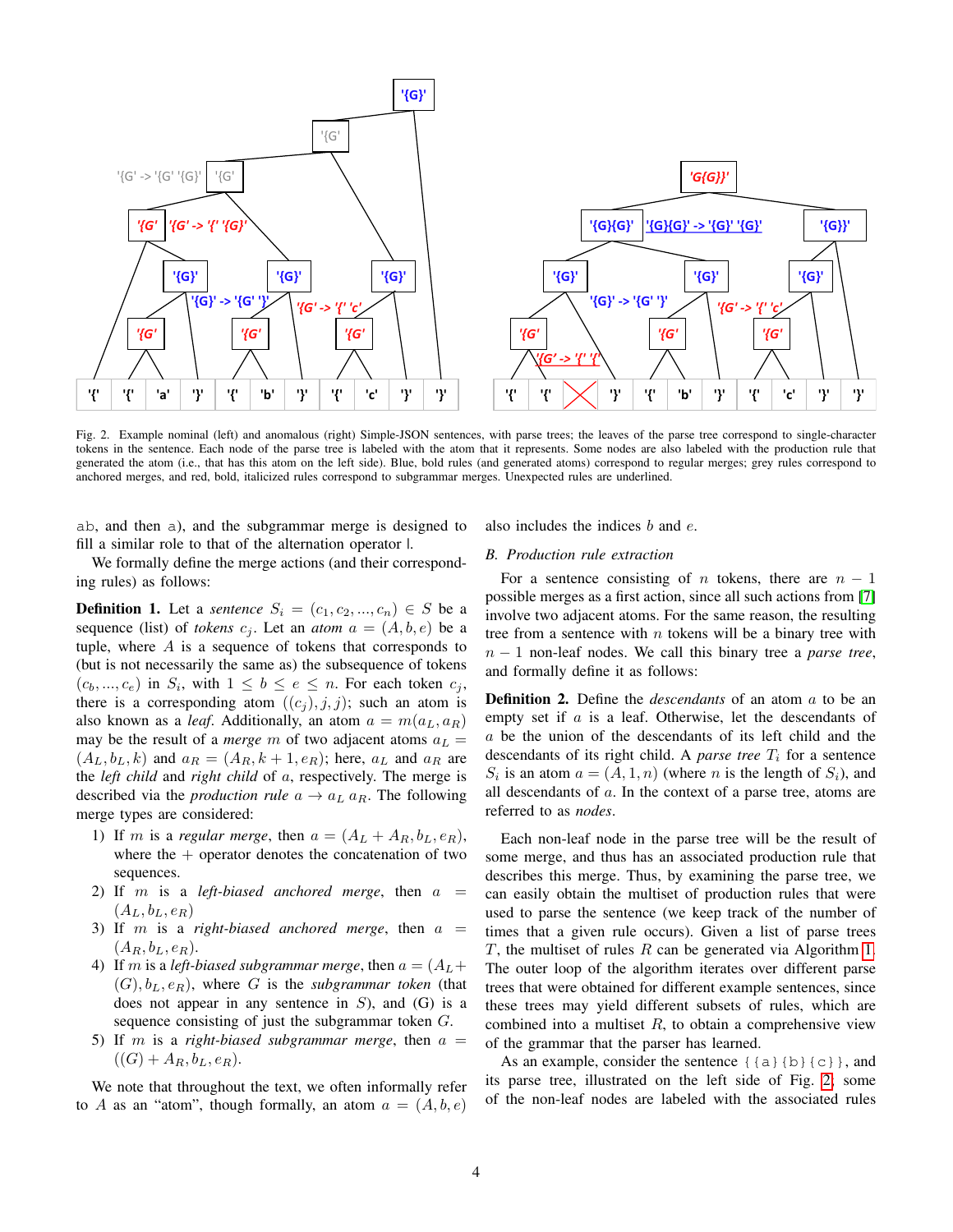<span id="page-4-2"></span>

Fig. 3. An example sentence that that does not adhere to the Simple-JSON format, but that would be labeled as nominal without precedence constraints (left); the blue, dotted arrow indicates that the left side of one production rule is fed into the right side of another production rule. We illustrate some of the precedence constraints between production rules that parse valid/nominal Simple-JSON sentences (right); each node is labeled with a rule; a blue, dotted arrow indicates that the left side of one production rule becomes the *first* atom on the right side of another production rule; an orange, dashed arrow indicates that one rule produces the *second* atom that is used by another rule.

(additional extracted rules, not shown in the figure, are '{G'  $\Rightarrow$  '{' 'a' and '{G' -> '{' 'b'). In this particular case, even though the production rules were extracted from a single parse tree, they happen to cover all sentences described by the Dyck-like grammar  $S \rightarrow '$  {' ('a' | 'b' | 'c' | S+) '}', referred to as the *Simple-JSON* grammar [\[6\]](#page-9-5), [\[7\]](#page-9-6); in particular, the  $\lceil \cdot \cdot \rceil$  atom (appearing on the left side of the production rule ' $\{G\}$ ' -> ' $\{G'$  '}') approximately corresponds to S. However, while the rules will successfully parse any valid Simple-JSON sentence, it is not yet clear whether they will fail to parse any sentence that is not in the Simple-JSON format, i.e., that is anomalous. We will address this question in the following two subsections.

Algorithm 1: Rule Extraction

- 1) Input the list of parse trees T.
- 2) Initialize the multiset of rules  $R = \emptyset$ .
- 3) For each  $T_i \in T$ :
	- a) For each non-leaf node  $a \in T_i$ :
		- i) Let  $a<sub>L</sub>$  and  $a<sub>R</sub>$  be the left and right child of a, respectively.
		- ii) Define the rule  $R_j = a \rightarrow a_L a_R$ .
		- iii) Add  $R_i$  to R.
- <span id="page-4-0"></span>4) Output R.

## *C. Anomaly detection*

During both parser training and rule extraction, our assumption was that all sentences are valid examples of a given format. Now, suppose that we are presented with some new sentence  $s' \in S'$ , whose format is unknown. Our goal is to use the trained parser  $P$  and the extracted rules  $R$  to determine whether  $s'$  is valid in the given format, or whether it deviates from it. This determination can be made by applying the parser to  $s'$ , and obtaining a multiset of rules  $R'_{s'}$  for that sentence. Then, anomaly detection can be performed via a very simple procedure, given as Algorithm [2.](#page-4-1) Specifically, we determine whether some of the rules  $R'_{s'}$  that were extracted when parsing  $s'$  are *unexpected*, in that they were never used to parse valid/nominal sentences.

#### Algorithm 2: Anomaly Detection

- 1) Input the multisets of rules R and  $R'_{s'}$ .
- 2) If  $R'_{s'} \subseteq R$ :
	- a) Output a "nominal" label.
- 3) Otherwise:
	- a) Output an "anomalous" label.

<span id="page-4-1"></span>As an example, consider the right side of Fig. [2,](#page-3-0) where we apply the parser  $P$  to a sentence  $s'$  that is a corrupted version of the sentence on the left side, with the 'a' token deleted. The analysis of the parse tree reveals a number of unexpected rules, such as  $'\{G\} \{G\}'$  ->  $'\{G\}'$ , and the anomaly is thus correctly detected.

## <span id="page-4-3"></span>*D. Enhancing the representation*

There are, however, situations where our approach may fail to detect that a sentence is anomalous. First, consider a sentence such as {a. While it is anomalous (due to a missing bracket), it is successfully parsed via the rule ' $\{G' \rightarrow$ ' $\{$ ' 'a', which is expected (i.e., in R); thus, the sentence is labeled as nominal. This shortcoming exists because our representation lacks the notion of a *start symbol*, which is a nonterminal symbol that must correspond to the entire sentence that is being parsed. In our grammar representation, we now introduce a similar notion of a *start rule*, which is any rule that appears at the root of the parse trees that are produced by the parser P. In particular, when rules are extracted from a parse tree, any rule at the root is labeled as a start rule; in our notation, we denote a start rule by enclosing its left side with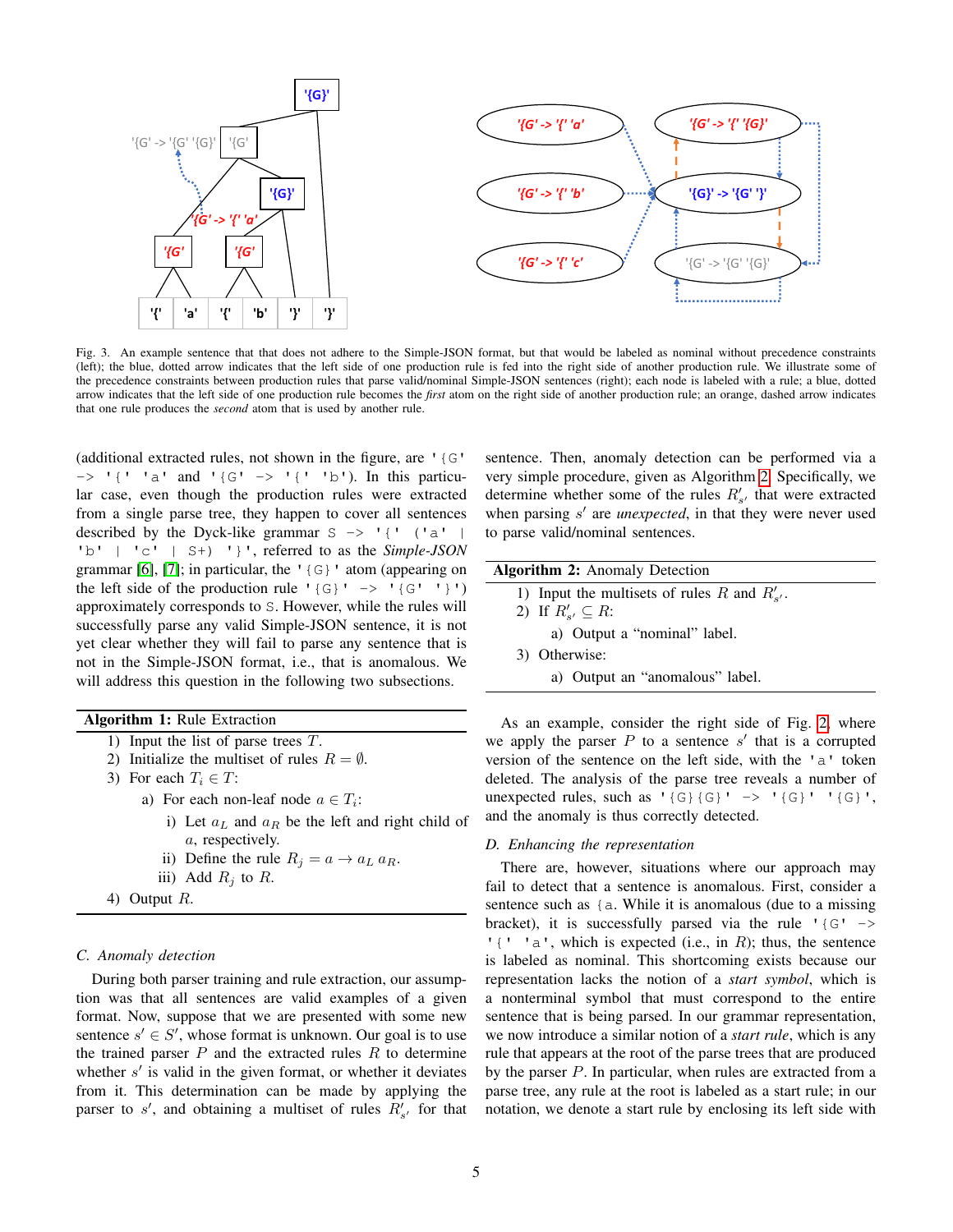hyphens. For example, in the left (nominal) parse tree of Fig. [2,](#page-3-0) the root of the tree is represented by the rule  $\{G\}$ ' -> '{G' '}', so we write it as  $-$ '{G}'- -> '{G' '}'. Given this enhancement, when performing anomaly detection on the aforementioned example '{a', the resulting parse tree contains a single rule  $-1$  {G'- ->  $1$  {' 'a' at its root. As the original set of rules R does not contain the rule  $-$  ' {G'- $\rightarrow$  '{' 'a', even though it does contain the rule '{G' -> '{' 'a', the sentence '{a' is now be correctly labeled as anomalous.

Now, consider the sentence  ${a{b}}$ , and its parse tree, shown on the left side of Fig. [3.](#page-4-2) This sentence is anomalous, due to an extra letter between the first two brackets. However, the anomaly is not detected, because none of the extracted rules (including the start rule) are unexpected. To detect this sort of anomaly, we must consider not only *which* rules are applied to parse it, but also, *in what order*. In particular, the goal is to determine exactly which production rules (or terminal symbols) might be used as inputs for which subsequent production rules. For example, is it acceptable for the output of the rule ' $\{G' \rightarrow ' \}'$ ' a' to be used as an input to the rule  $'\{G' \rightarrow '\{G' \mid G\}}'$ , as indicated by the blue arrow in the figure? To allow such questions to be answered, when the rule extraction procedure analyzes parse trees  $T$  derived from nominal sentences, it considers not only rules, but also, *precedence constraints*, which we define as follows:

**Definition 3.** A *precedence constraint* takes the form  $(w \succ$  $u \wedge v$ , where w is a rule, while u and v may be either a rule or a token. The precedence constraint indicates that there is some parse tree  $T_i \in T$  that contains a non-leaf node with a rule  $w$ , where the left child has a rule  $u$  (if it is a non-leaf node) or a token  $u$  (if it is a leaf node), while the right child has a rule  $v$  (if it is a non-leaf node) or a token  $v$  (if it is a leaf node).

Together, the rules  $R$  and the precedence constraints  $C$  can be illustrated as a graph, with the former represented via nodes, and the latter captured as pairs of edges. If we ignore, for clarity, the distinction between start rules and other rules, and only consider constraints where both  $u$  and  $v$  are rules, rather than tokens, then for Simple-JSON, the graph is shown on the right side of Fig. [3.](#page-4-2) Now, when performing anomaly detection, we determine not only if the rules  $R'_{s'}$  extracted from a new input sentence  $s' \in S'$  exist in R, but also, whether or not the precedence constraints  $C'_{s'}$  for that sentence exist in C; s' is labeled as nominal if and only if  $R'_{s'} \subseteq R$  and  $C'_{s'} \subseteq C$ . Returning to the example in Fig. [3,](#page-4-2) we observe that one of the extracted precedence constraints is as follows:  $( ' {G'} )$ -> '{G' '{G}' > '{G' -> '{' 'a' ^ '{G}' -> '{G' '}' ). This constraint does not appear in the original set of constraints in Fig. [3](#page-4-2) (there is no edge from  $\lceil \cdot |G' \rceil \rceil$ ) '{' 'a' to '{G' -> '{G' '{G}'); thus, the example is now correctly labeled as anomalous.

# *E. Anomaly localization*

It is of practical interest to not only determine whether a sentence is anomalous, but also to localize the anomalous token(s) within the sentence. We attempt to achieve this by determining which of the sentence's tokens are "covered" by the unexpected rules, or by rules  $w$  with unexpected precedence constraints  $(w \succ u \land v) \notin C$ . A token is *covered* by a rule if this rule applies at some node in the parse tree for the sentence, and a child of that node is a leaf node that corresponds to this token. As an example, returning to the right side of Fig. [2,](#page-3-0) the unexpected rule  $\lceil \{\text{G}^{\dagger} \to \text{H} \} \rceil$ '{' covers the first two tokens in the sentence. We consider this anomaly to be correctly localized because these tokens are adjacent to the token that was deleted. We note that the unexpected rule  $'$ {G}}' -> '{G}' '}' covers the last token, and thus gives another candidate (though incorrect) location for an anomaly. The rule  $' {\{G\}} {\{G\}}' \rightarrow ' {\{G\}}'$ '{G}' does not cover any tokens, because it applies at a node that has no leaf nodes as children.

# <span id="page-5-0"></span>*F. Sentence simplification*

While the Simple-JSON format is highly structured, there are many formats where example sentences tend to contain a high degree of randomness/entropy. For example, consider the *Key-List* language, where each sentence is a list of *keys*, such as  $\sqrt{c}$   $\neq$   $\sqrt{h}$  /sp; each key begins with a forward slash, and the keys are separated by spaces. The keys resemble those encountered in a *dictionary* within the PDF file format, but with randomly-generated content for each key. Due to this randomness, parsing a key requires a large set of rules: e.g., '/G' -> '/' 'a', '/G' -> '/G' 'a', '/G' -> '/' 'b', '/G' -> '/G' 'b', ..., '/G' -> '/' 'z', '/G'  $\rightarrow$  '/G' 'z'; here, a subgrammar merge rule, such as  $'/G' \rightarrow'/'$  'a', captures the requirement that a key must contain at least one letter after the forward slash; an anchored merge rule, such as  $'/G' \rightarrow'/G'$  'a', captures the possibility that the key might contain more than one letter. It is non-trivial to learn such a set of rules; if the set of rules is not learned effectively, then a given new sentence may result in unexpected rules, and be labeled as anomalous.

To overcome this issue, we can attempt to differentiate between the low-entropy and high-entropy regions of an example sentence by applying our rule extraction algorithm, but filtering out production rules that occur infrequently within the parse trees from which they were extracted, treating such rules as unexpected (recall that  $R$  is a multiset, where each rule is associated with the number of occurrences). Then, we can use the remaining rules to perform anomaly localization as described previously, but with the goal of localizing highentropy regions, rather than true anomalies. Subsequently, we simplify each sentence in our datasets  $(S, S')$ , by replacing each high-entropy region with the special *high-entropy token* ' $\&$ '; then, a sentence such as /cjc /i /sp will be converted to  $\sqrt{\alpha}$  /  $\alpha$  /  $\alpha$ . Finally, we apply the pipeline of Fig. [1](#page-2-0) a *second* time to the resulting simplified sentences  $(S, S')$ ,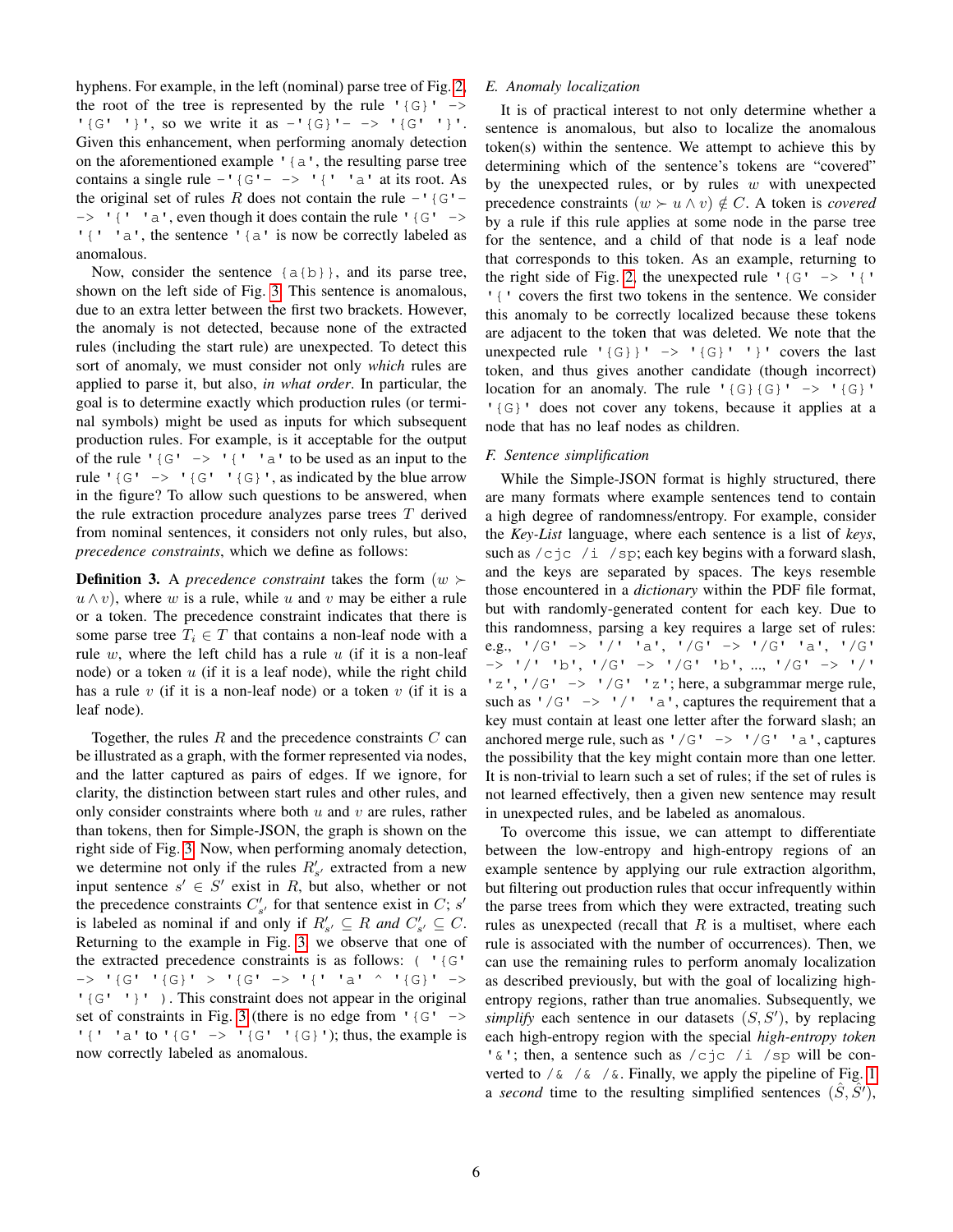which should now be describable by a small set of rules that is easier to learn.

Unfortunately, for the *Key-List* language, the approach is problematic, because each low-entropy region consists of at most two tokens: a space and a forward slash. Suppose that the second forward slash is removed in  $/c$ jc /i /sp to produce the anomalous sentence  $/c$ jc i  $/s$ p); then, the entire region cjc i will likely be covered by unexpected rules, treated as high-entropy, and collapsed to '&'; the simplified sentence will be  $/\alpha$  / $\alpha$ , which is nominal; the anomaly will thus be missed.

To address this issue, in addition to the *topological* simplification approach, which uses the aforementioned notion of coverage by unexpected rules in the parse tree, we alternatively introduce *symbolic* simplification, where a token is said to belong to a high-entropy region if it is not found on the right side of any rule in  $R$  (after infrequent production rules have been filtered out). For the Key-List language, suppose that after filtering, R consists of the rules  $1/1$  ->  $1/1$  and  $'$ /' ->  $'$ /'  $'$ /'; then, any symbol is considered to be part of a high-entropy region, unless it is a forward slash or a space token. Under this symbolic approach,  $/c$  jc i /sp would be correctly simplified to  $\sqrt{\alpha} \alpha$  / $\alpha$ , which preserves the anomaly. On the other hand, topological simplification can potentially be useful in situations where the low-entropy regions are larger, and where the same token may appear in both high-entropy and low-entropy regions, which is the case for many formats.

#### III. EVALUATION

In our initial set of experiments, we applied our approach to randomly-generated sentences in the Simple-JSON grammar; the generation procedure is described in [\[7\]](#page-9-6). We generated 120 nominal sentences for training, 100 nominal sentences for production rule extraction, 100 nominal sentences for validation (explained in the caption to Table [II\)](#page-7-0) and 200 sentences for the evaluation of anomaly detection, with 100 of these sentences made anomalous in some way, as described below, and the rest nominal. Training sentences were generated first, with duplicate sentences being permitted; the generated sentences were then randomly shuffled. When generating the remaining sentences, duplicates were not permitted; the generated sentences were also randomly shuffled, before being split into sets for rule extraction, validation and evaluation, and before injecting anomalies into some of the evaluation sentences. Since longer sentences are more likely to be unique, the 120 training sentences tended to be shorter: 11.3 tokens (characters), on average, compared with 27.0 tokens for the extraction, validation, and nominal evaluation sentences (for anomalous evaluation sentences, the exact token counts depended on the type of anomaly).

The production rule extraction, anomaly detection, and anomaly localization algorithms are deterministic, though their results depend on the stochastically-trained RL-based parser. To determine the effects of this stochasticity, we performed 30 independent experimental trials, where in each trial, a parser was trained on the 120 sentences, with a distinct set of randomly-generated neural network weights, a different permutation of the training set (during shuffling), and different random choices made during the RL process. Training details are found in [\[7\]](#page-9-6). For a given trial, we applied the anomaly detection and localization procedures once to the 100 nominal sentences in the evaluation dataset, and three times to the 100 anomalous sentences, each time, with a different anomaly injected into the sentences: the first anomaly was the deletion of a single, randomly-chosen bracket ({ or }); the second anomaly was the deletion of a single, randomly-chosen letter (a, b, or c); the final anomaly was the insertion of a single, randomly-chosen letter (a, b, or c) into some randomlychosen location within the sentence.

To gauge the performance of anomaly detection, we captured the proportion (expressed as a percentage) of sentences that were labeled as anomalous; if the sentences were nominal, then this provides us with the *false positive* rate; otherwise, this is the *true positive rate*. For the anomalous sentences, we additionally captured two anomaly localization metrics, which are both based on the set of tokens that the algorithm labels as potentially anomalous. The first such metric is the *localization rate*, which is the proportion of sentences where this set of tokens contains the inserted token (for letter insertion anomalies), or a token that was immediately adjacent to the deleted token (for letter and bracket deletion anomalies). The *localization ratio* is the proportion of tokens that were labeled as potentially anomalous, amongst only those sentences where localization was correct; for example, in the sentence  $\{a\{b\}\}\,$ , if only the token a is labeled as potentially anomalous, then the ratio is  $\frac{1}{6}$ ; if all tokens are labeled as such, then the ratio is 1. A lower ratio indicates a more precise localization.

The results of the experiment are summarized in Table [II.](#page-7-0) For anomaly detection, the true and false positive rates show that using a validation set can potentially mitigate the variability that exists in the effectiveness of model training between different trials. In a practical setting, we might discard a parser if its validation false positive rate is not sufficiently low, and attempt training again. It is worth noting that even across the 18 trials with perfect anomaly detection performance on the validation set, there was some variation in the rules that were learned from nominal sentences: for example, in some cases, the parser learned to perform right-biased merges, such as  $\{G\}$  '  $\rightarrow$  'a' '}', rather than left-biased merges, such as '{G' -> '{' 'a'. Furthermore, instead of the anchored merge rule  $\lceil \{\mathbf{G}^{\dagger} \rangle \} \rceil$  { $\mathbf{G}^{\dagger} \rceil$  { $\mathbf{G}^{\dagger}$ } (presented earlier in the paper), it was common to see either ' } ' -> ' {G}' ' } ' or  $\lceil {n \choose 2} \rceil$  (G) (with a bias that is opposite of the bias of other rules).

While our approach can thus be very effective for detecting several different types anomalies in the Simple-JSON format, the effectiveness of anomaly localization depends significantly upon the anomaly type, and is not necessarily improved by using a validation set. Letter deletions are correctly localized in all cases; however, for bracket deletions and letter insertions, localization rates are much lower. For letter insertions,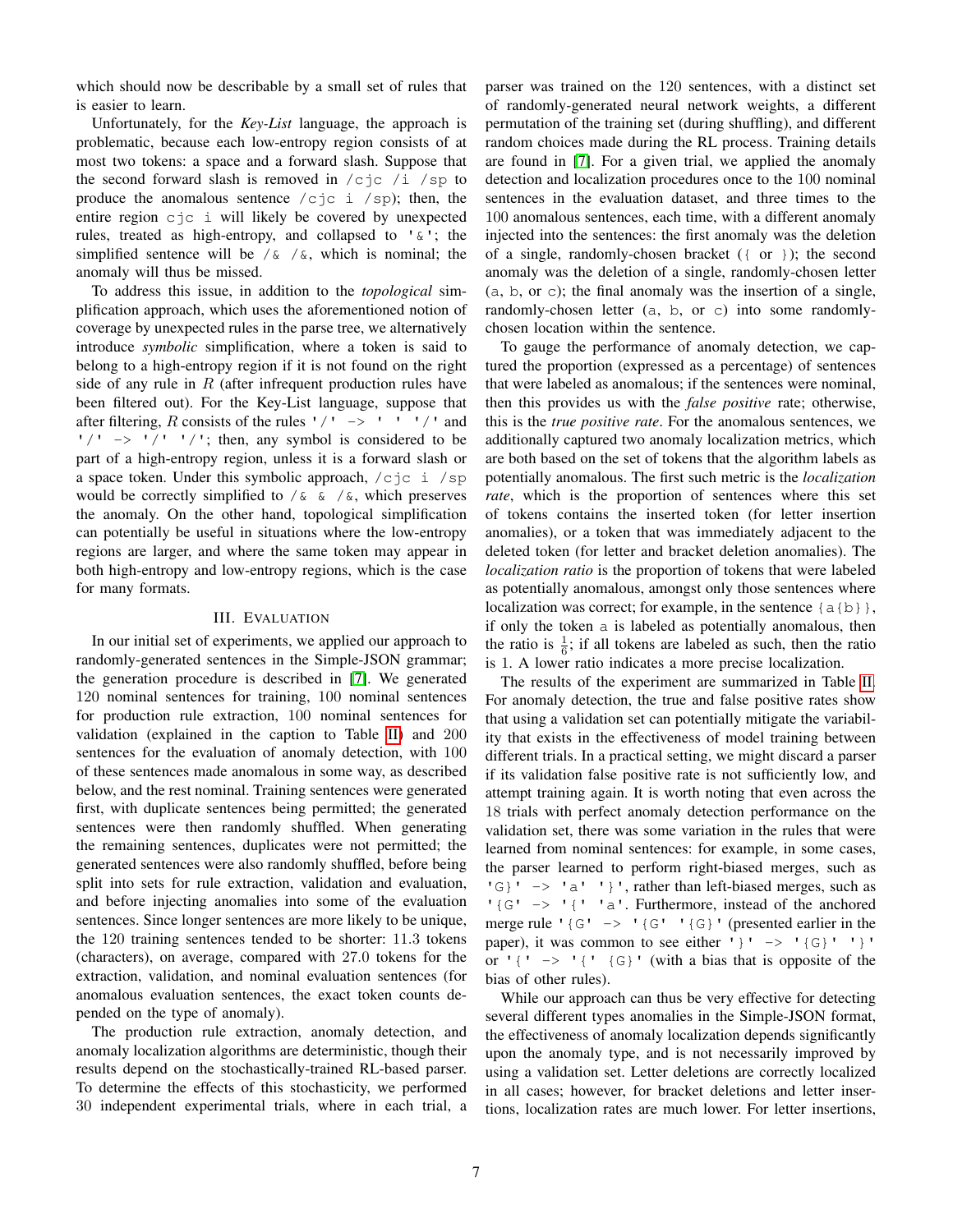| TABLE II                                                       |  |  |  |  |
|----------------------------------------------------------------|--|--|--|--|
| ANOMALY DETECTION AND LOCALIZATION PERFORMANCE FOR SIMPLE-JSON |  |  |  |  |

| Anomaly         | <b>True Positive Rate</b> | <b>Localization Rate</b> | <b>Localization Ratio</b> |
|-----------------|---------------------------|--------------------------|---------------------------|
| Deleted Bracket | 94.7% (100.0%)            | 18.7% (18.2%)            | $9.4\%$ (9.2\%)           |
| Deleted Letter  | $100.0\%$ (100.0%)        | $100.0\%$ (100.0%)       | $12.6\%$ $(12.3\%)$       |
| Inserted Letter | $100.0\%$ (100.0%)        | $61.0\%$ $(62.1\%)$      | $7.4\%$ $(7.5\%)$         |

<span id="page-7-0"></span>Each row corresponds to a particular anomaly, while columns capture performance metrics. A given cell lists the average values of each metric without vs. with a validation set; specifically, the first value is obtained by averaging across all 30 trials, while the second value (given in parentheses) is obtained by averaging only across those trials where the false positive rate was 0 on the validation set; there were 18 such trials. For nominal evaluation sentences, the false positive rate was 6.9% without a validation set, and 0% with a validation set. The localization rate denotes the percentage of sentences where the anomaly is correctly localized (i.e., adjacent to or within the set of tokens that were labeled as anomalous by the algorithm); the localization ratio denotes the percentage of tokens that were labeled as anomalous, amongst the sentences where the anomaly was correctly localized.

our localization approach still outperforms a purely random strategy; such a strategy independently labels each token as potentially anomalous with probability  $p$ ; this would result in an expected localization rate and ratio that are both  $p$ , while in our experiments, the localization rate is much higher than the localization ratio. For bracket deletion anomalies, where there are typically two tokens adjacent to the deleted token (unless the deleted token was at the beginning or at the end of the sentence), the expected localization rate would have an upper bound of  $2p - p^2$  (this is the probability that at least one of the adjacent tokens is labeled as anomalous), and the expected localization ratio would still be  $p$ . With the random strategy, if  $p = 9.2\%$ , this would yield an expected localization ratio that matches the experimentally-observed localization ratio of 9.2% in Table [II,](#page-7-0) and an expected localization rate that is close to  $2p - p^2 = 2 \times 0.092 - 0.092^2 = 17.6\%$ , which is not far below the experimentally-observed value of 18.2% (also in the table), so bracket deletions are not effectively localized.

For both bracket deletions and letter insertions, the localization problem can be inherently ambiguous; for example, given the anomalous sentence  $\{ \{a\} \{b\} \}$ , it is not possible to determine whether the missing right bracket was the sixth token in the uncorrupted sentence  $\{ \{a\} \} \{b\}$  or the last token in {{{a}{b}}}; similarly, in {ab}, it is not clear whether a or b is the extra letter. However, we have observed situations where unexpected rules do not cover any tokens at all, or only cover the tokens that could not possibly be anomalous. An example of the former situation is shown in Fig. [3;](#page-4-2) here, the rule ' $\{G' \rightarrow 'G' \mid G\}$ ' has an unexpected precedence constraint, but it exists at a node that has no leaf nodes as children; thus, it does not cover any tokens. We have experimented with an alternative notion of coverage, where a token is covered so long as its leaf node is a descendant (not necessarily a child) of a node with an unexpected rule or a rule with an unexpected precedence constraint, but found that this resulted in poorer localization performance, with large localization ratios (i.e., with many tokens labeled as potentially anomalous). In Section [IV,](#page-8-0) we discuss a possible approach for improving localization accuracy.

To evaluate our simplification capability (Section [II-F\)](#page-5-0), we applied it to the Key-List dataset, where each sentence consisted of one to five keys, and each key consisted of a slash and one to three lowercase letter tokens, with the number of keys, the number of letters, and the choice for each letter drawn from uniform distributions; for the anomalous sentences, one randomly-chosen space or forward slash was deleted from a sentence. The pipeline in Fig. [1](#page-2-0) was applied in two passes. We observed that during the first pass, the parser was unable to learn a set of rules that would precisely capture the Key-List language, due to the presence of high-entropy regions within the keys. Nonetheless, it was possible to use this parser to simplify the sentences, following the symbolic approach, with any rule that appears fewer than 100 times (in the parse trees from which  $R$  was extracted) filtered from R; this would result in the rules  $1/1$  ->  $1/1$  and  $'$ /'  $\rightarrow$  '/' '/' being the only ones remaining. Then, the pipeline was applied to the simplified sentences, in order to perform anomaly detection. During training (on both the original and the simplified sentences), we increased the reward associated with anchored merges by a factor of 2, relative to the Simple-JSON case (specifically, the  $\alpha_{anchor}$  parameter in [\[7\]](#page-9-6) was set to 0.8); this encouraged the learning of anchored merge rules such as  $1/\& 1 \rightarrow 1/\& 1$  / $\& 1$ . Apart from this change, procedures were similar to those used for Simple-JSON. On the evaluation dataset (which also consisted of 100 nominal and 100 anomalous sentences), the false positive rate was  $0\%$ , even without a validation dataset; the true positive rate was 87%. Missed detections occurred when the sentence consisted of just one key with the slash removed (e.g.,  $c \dagger c$ ); such a sentence is simplified to a single token  $'\&\,$ , which was treated as nominal.

Finally, we performed experiments where we applied different variations of the two pass procedure to the *Simple-JSON-Stream* dataset, which was described in [\[7\]](#page-9-6). This dataset consisted of sentences in the Simple-JSON format, but with a prefix and a suffix, each consisting of 5 to 20 random tokens, which could include all lowercase letters, { and }, with equal probability. We attempted different variations on the procedure, e.g., with both symbolic and topological simplification, and with different rule filtering thresholds, but were not able obtain adequate anomaly detection results. Topological simplification was able to perfectly identify the high-entropy prefixes and suffixes for some sentences; for example, {hfsawpl{{a}}ygictfxk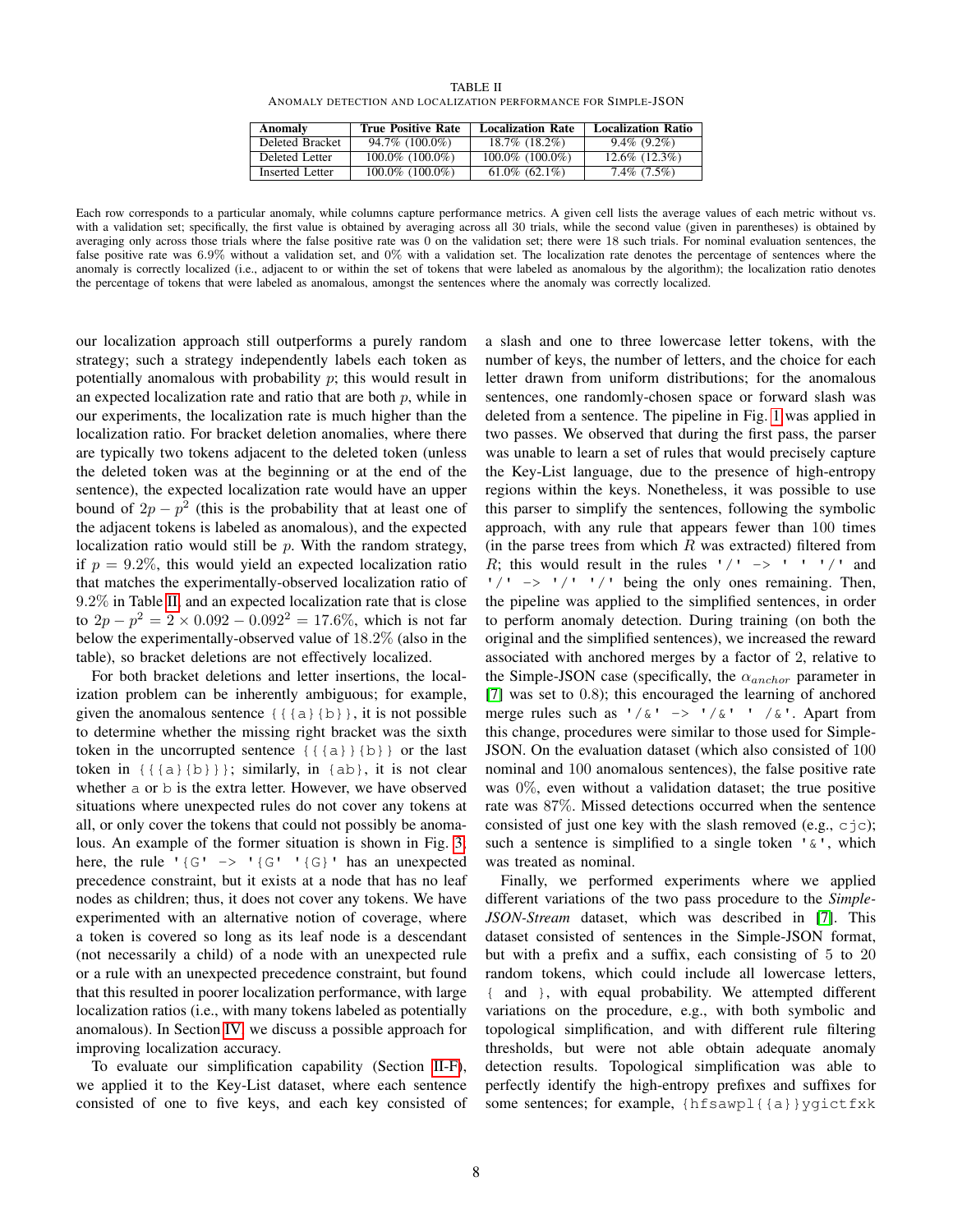was correctly simplified to  $\&$ {{a}} $&$ . However, in many other cases, some simplification errors were present; e.g., v{uptffaxlnnjh{{b}{b}{a}}plvalinjhxrmcjb was simplified to  $\& \{ \{ \& \{ b \} \} \}$ , with the first b region erroneously treated as high-entropy. These errors occurred because the RL process, when applied to the original sentences, was somewhat sensitive to the high-entropy regions, and the rules that were learned for parsing the low-entropy regions of Simple-JSON-Stream were not the same as the ones that were learned for Simple-JSON, and did not capture these regions as effectively. In turn, the simplification errors resulted in a set of simplified sentences that often deviated somewhat from the Simple-JSON format, with an underlying grammar that was more complex, and more difficult to infer. As a result, the rule sets that were learned during the second pass were not sufficiently effective for anomaly detection. We postulate that future improvements to the RL algorithm would mitigate these issues.

#### IV. DISCUSSION AND FUTURE WORK

<span id="page-8-0"></span>While anomaly detection is a heavily researched problem, most work has focused on detecting anomalies in signals that are not modeled by production rules; for example, when detecting anomalies in the behavior of an aircraft, these signals may consist of real-valued variables and low-level switching events [\[12\]](#page-9-11). Where production rules are an appropriate modeling paradigm, anomaly detection in unknown formats can, in theory, be solved if grammatical inference is solved. Given a grammar, we can generate a parser for that grammar, and then apply that parser to a sentence; if the parser fails, then the sentence can be labeled as anomalous. However, it can sometimes be more natural to learn a parser, rather than a grammar, as was done in [\[6\]](#page-9-5), [\[7\]](#page-9-6). As the resulting parser successfully produces a parse tree for any sentence, it cannot be used directly for anomaly detection. A key contribution of this paper is that we have extended this approach to extract a grammar from the parser, and to use this grammar for detecting and localizing anomalies in unknown formats with data type recurrency or high-entropy regions.

The approach raises a key theoretical question: can our production rules (based on regular merges, anchored merges, and subgrammar merges), together with precedence constraints, describe any context-free language, or only a subset? This question remains the subject of future work; specifically, we must formally analyze the extent to which the use of precedence constraints compensates for the fact that only a single subgrammar token 'G' is used. This allows for more effective learning, by decreasing the space of possible actions; however, it also results in a scarcity of nonterminal symbols: in our rule representation, each nonterminal symbol (e.g., '{G') is a sequence of terminal symbols (tokens) and/or the subgrammar token 'G'. On the other hand, in a standard grammar formulation (e.g., the Chomsky Normal Form of [\[8\]](#page-9-7)), an unlimited number of nonterminal symbols can be used, and this eliminates the need for explicitly defining precedence constraints. For example, in Section [II-D](#page-4-3) the rules '{G'

 $\Rightarrow$  '{' 'a' and '{G' -> '{G' '{G}' might be represented as  $X \rightarrow '$  {' 'a' and  $Y \rightarrow Y Z$ , respectively. Then, there would be no concern about the output of the first rule being used as an input to the second rule, since X, Y and Z are distinct symbols.

On the empirical side, it is of interest to reevaluate the approach with a broader range of formats, as well as more complex anomalies (including anomalies that involve the insertion, deletion, or substitution of multiple tokens, rather than just a single token). Another possible research direction is to improve the accuracy of anomaly localization, and furthermore, to provide automated suggestions on how a given anomaly could be corrected. Here, we can potentially leverage machine learning approaches that have been developed for localizing and correcting syntax errors in programs written in languages such as Java [\[13\]](#page-9-12) or Python [\[14\]](#page-9-13). Roughly speaking, these approaches train models that predict the probability of a given token in a program, given previous tokens; if the probability is low, then the token might be labeled as anomalous, and a suggested fix might involve replacing this token with a higher-probability token. In some sense, these approaches may be viewed as complementary to our work, because they have been developed for programming languages with well-known formats, and rely on the presence of a compiler to determine if a particular suggested fix eliminates the anomaly; for unknown languages/formats, our anomaly detection procedure could potentially take on this role.

#### V. CONCLUSIONS

In this paper, we presented an approach for extracting production rules from a neural network parser that was trained via the RL-GRIT algorithm, and for using extracted rules to detect and localize anomalies. We demonstrated the effectiveness of the approach on datasets consisting of sentences in a nonregular (context-free) format (Simple-JSON) and a format that contains high-entropy regions (Key-List). This suggests that with the extensions, the approach shows promise for performing anomaly detection in unknown formats. At the same time, we have found that it is a challenge to apply the approach when high-entropy and low-entropy regions may contain some of the same tokens, as is the case in the Simple-JSON-Stream format. It may be possible to mitigate this issue by further tuning the underlying RL algorithm, such that the presence of highentropy regions has a less significant impact on the production rules that are learned for the low-entropy regions. Our hope is that as these improvements are made, our approach will be sufficiently powerful to help better understand unknown formats. Since the RL-based approach is promising for the inference of non-trivial grammars, which underlie many realworld data formats, we believe this will prove useful for improving pre-filters aimed at making enterprise systems safer and more secure.

#### ACKNOWLEDGMENTS

This material is based upon work supported by the Defense Advanced Research Projects Agency (DARPA) under Contract